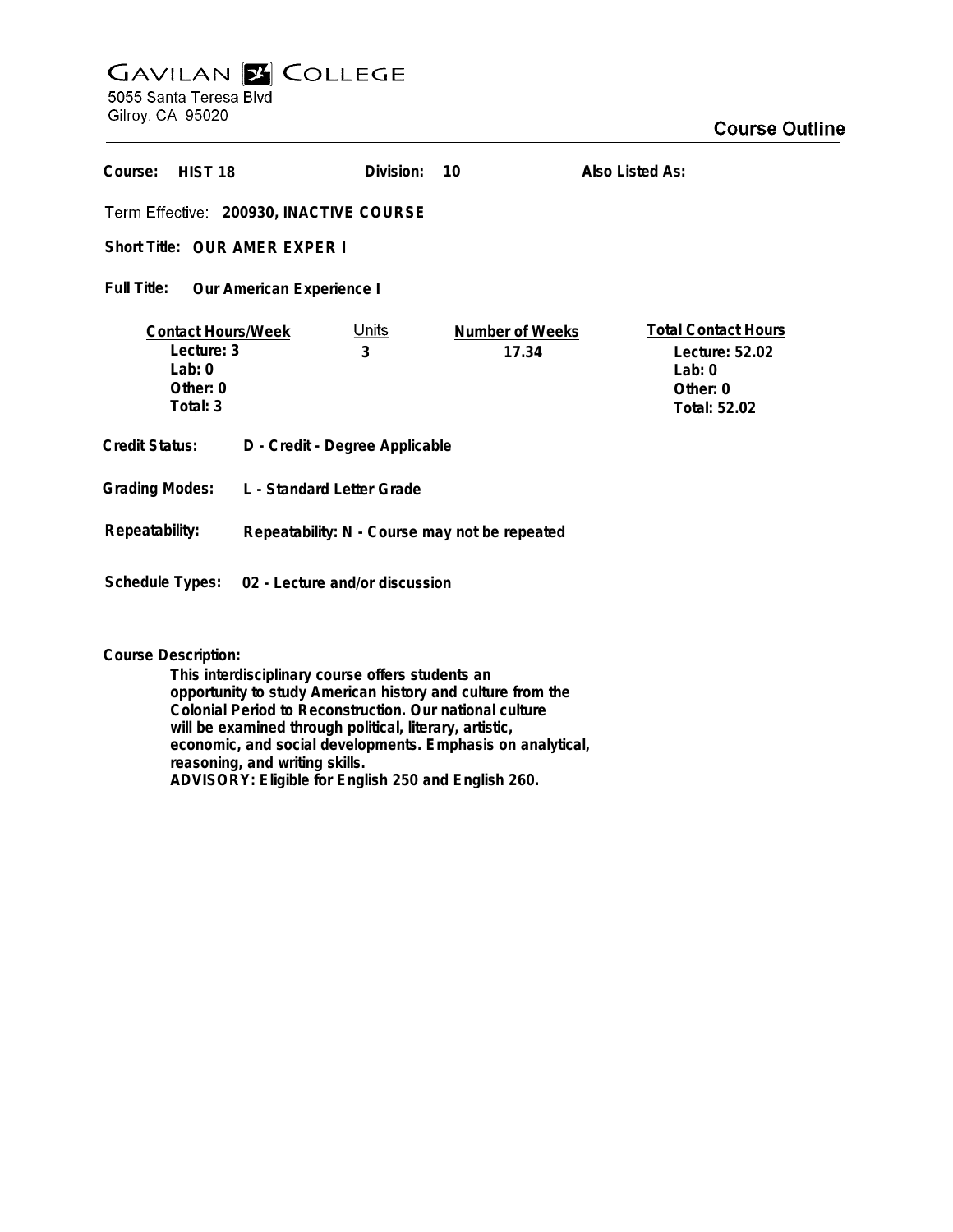**ARTICULATION and CERTIFICATE INFORMATION Associate Degree: GAV C2, effective 198850 GAV D2, effective 198850 CSU GE: CSU C2, effective 198850 CSU D6, effective 198850 IGETC: IGETC 3B, effective 198850 IGETC 4F, effective 198850 CSU TRANSFER: Transferable CSU, effective 198850 UC TRANSFER: Transferable UC, effective 198850**

**PREREQUISITES:**

**COREQUISITES:**

**STUDENT LEARNING OUTCOMES:**

**1. Identify and analyze basic facts and concepts concerning the nature and history of literary, musical, and artistic expression in the United States.**

**2. Identify and understand the various philosophical positions held by our literary figures (Romantic, Realistic, Naturalistic, etc.).**

**3. Identify and analyze the problems of women and minories as expressed in the literature of the United States.**

**4. Identify and analyze what it was like for the writers, artists, and composers to work at different moments in the American cultural history - how they wereaffected by history and how they affected history.**

**5. Identify the forces which led to the European discovery of the Americas and the rise of self--government in this nation.**

**6. Identify the forces which produced nationalism and sectionalism in America.**

**7. Identify the events which led to the drafting of the U.S. Constitution and the creation of our federal system of government.**

**8. Identify foreign npolicy initiatives of the United States, and evaluate their effectiveness.**

**9. Identify and analyze the forces which have brought on economic and social dislocations throughout American history.**

**TOPICS AND SCOPE: Inactive Course: 12/08/2008 CLASS TOPICS 1 THE MEETING OF OLD WORLD AND NEW AMERICAN SOCIETY TAKES SHAPE**

**2 1 The Puritan Period**

**1 The Neo-Classic Age**

**1 Deep-Rooted Americanism: Ben Franklin**

**3 AMERICAN SOCIETY TAKES SHAPE**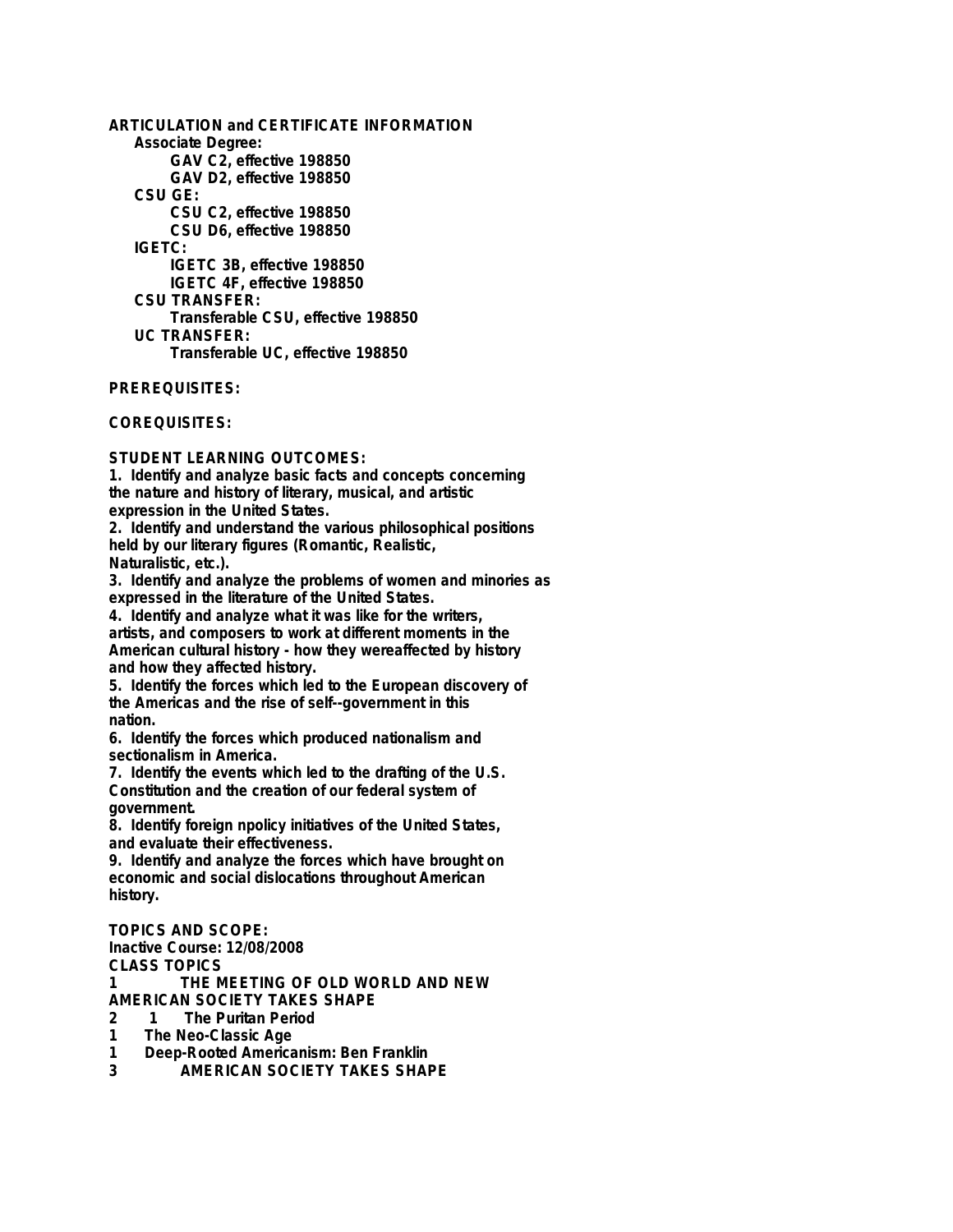**GROWTH AND DIVERSITY**

- **4 1 Early American Art**
- **1 Towers of Achievement in American Art**
- **1 The Romantic Spirit**
- **5 SEVERING THE BONDS OF EMPIRE**

**A REVOLUTION, INDEED**

- **6 1 Romantic Puritan: Nathaniel Hawthorne**
- **1** Romantic Adventurers: Cooper and Irving<br>**1** American Trancendentalists: Fmerson & T
- **1 American Trancendentalists: Emerson & Thoreau**
- **7 FORGING A NATIONAL REPUBLIC**
- **8 1 Romantic Enigma: Edgar Allan Poe**
- **1 Romantic Adventurer: Herman Melville**
- **1 The Cambridge Poets**
- **9 POLITICS AND SOCIETY IN THE EARLY REPUBLIC**
- **THE EMPIRE OF LIBERTY**
- **10 1 Romantic Realists: Dickinson & Whitman**
- **1 America's Master Humorist: Mark Twain**
- **1 EXAM**
- **11 A MARKET AND INDUSTRIAL ECONOMY**
- **TOWARD GREATER DIVERSITY: THE AMERICAN PEOPLE**
- **12 1 Regional Humorists**
- **1 The Rise of Realism**
- **1 The Growth of American Art**
- **13 SLAVERY AND THE GROWTH OF THE SOUTH**
- **REFORM, POLITICS AND EXPANSION**
- **14 1 The Evolution of American Music I**
- 
- **1 The Evolution of American Music II 1 The Evolution of American Music - III**
- **15 TERRITORIAL EXPANSION AND SLAVERY: THE ROAD**
- **TO WAR**
- **1** The Naturalistic Movement
- **1 Early American Naturalists: Dreiser & Sinclair**
- **1 Early American Naturalists: Norris, Crane, &**

**London**

- **17 TRANSFORMING FIRE: THE CIVIL WAR**
- **Final EXAM**

**^UEXAMINATIONS, PAPERS, DUE DATES, ETC. WILL**

**BE DISCUSSED IN CLASS^S.**

**Each week the student will read appropriate chapters and complete assigned exercises commensurate with the 1 to 2 ratio, lectureout-of-class standard.**

**See addendum for performance objectives.**

**COURSE OBJECTIVES:**

**CHAPTER 1: THE MEETING OF OLD WORLD AND NEW, 1492-1650 1) Describe the political, economic, social, & cultural characteris-**

**tics of the societies of the Americas & West Africa before their contact with Europeans. 2) Examine the impact of the interactions of peoples & cultures resulting from European exploration & discovery. 3) 3) Indicate the factors that made the European explorations of the 15th & 16th centuries, & explain the goals & motives behind those explorations. 4) Discuss the factors present in 17th century England that led to colonization of the New World. 5) Assess the impact of both the headright system & indentured servitude on the economic, social, political, & cultural development of 17th century Colonial America. 6) Describe the beliefs of Congregationalist Puritans, &**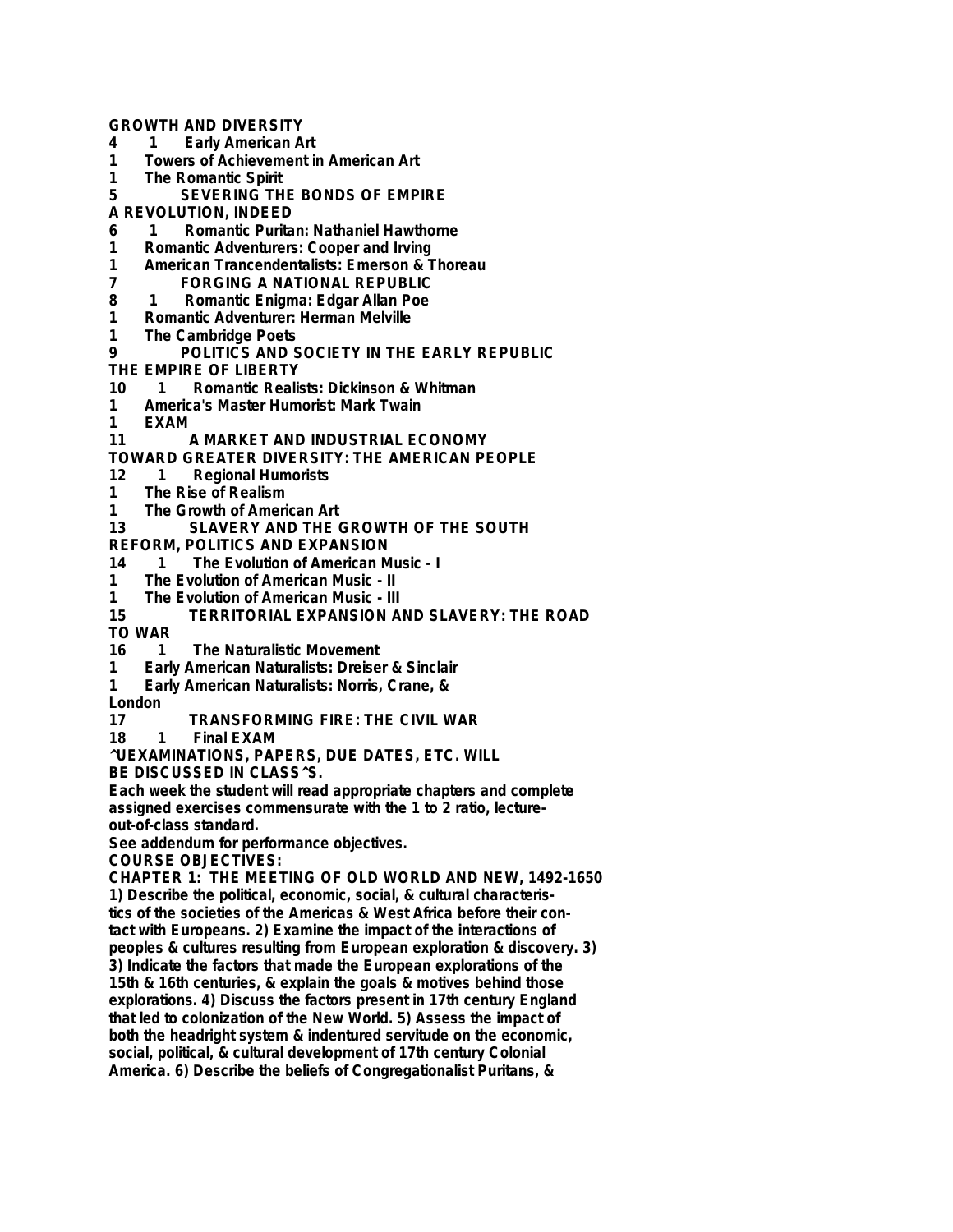**explain the impact of those beliefs on the economic, social, political & cultural development of the New England Colonies. 7) Discuss the similarities & differences in the lifestyles of New England colonists, Chesapeake colonistss, and New England Indians.**

**CHAPTER 2: AMERICAN SOCIETY TAKES SHAPE, 1650-1720 1) Discuss the developments in England between 1640 & 1720 & explain their impact on colonial society. 2) Explain the reasons behind the new wave of English colonies founded after 1660 & identify the major characteristics of those colonies. 3) Explain the emergence of black slavery in the North American British colonies. 4) Examine the social, political, economic, & cultural impact of slavery on the southern colonies in particular & on American society in general. 5) Examine the relations between white Europeans & North American Indians between 1660 & 1720. 7) Analyze the forces responsibile for the Salem Village witchcraft crisis.**

**CHAPTER 3: GROWTH AND DIVERSITY, 1720-1770 1) Indicate the factors that contributed to population growth in the American colonies during the 18th century. 2) Discuss the economic evolution of the American colonies from 1720-1750. 3) Distinguish between the "older culture" & the "newer culture" present in 18th centtury colonial America, & discuss the value conflict that emerged between the two. 4) Identify the basic tenents of Enlightenment thought, & explain the impact of this thought on 18th century American society. 5) Discuss the rise of colonial assemblies, & explain the characteristics of representative government in 18th century colonial America. 6) Examine the causes & consequences of the Stono Rebellion, The New York Conspiracy, the land riots, the "Regulator" movements, & the Great Awakening.**

**CHAPTER 4: SEVERING THE BONDS OF EMPIRE, 1754-1774 1) Discuss the causes & consequences of the French & Indian War. 2) Explain Prime Minister Grenville's approach to the crisis facing the British government in 1763, & discuss the colonial reaction to that approach. 3) Examine the basic ideological conflict between the British & the colonists concerning the nature of representative government & the nature of political power. 4) Examine the ideological & constitutional arguments presented by the colonists against the Sugar Act, the Stamp Act, & the Townshend Acts. 5) Discuss the various divisions that emerged among the colonists during the development of their resistances against the British. 6) Discuss the causes & consequences of the Boston Massacre. 7) Trace the development of the theory that Great Britain was conspiring to oppress the colonists & explain how that theory became especially important in relation to the Tea Act, the Coercive Acts, & the Quebec Act.**

**CHAPTER 5: A REVOLUTION, INDEED, 1775-1783 1) Examine the process & methods by which the resistance movement was transformed into a coalition in favor of independence. 2) Identify the groups that posed a threat to the success of the revolutionary movement, & discuss the factors that limited their effectiveness in this regard. 3) Assess the choice of George Washington as commander of the Continental Army. 4) Explain Washington's strategy as commander of the Continental Army & through an examination of the northern & southern campaigns, discuss the relationship between that strategy & American victory.**

**CHAPTER 6: FORGING A NATIONAL REPUBLIC, 1776-1789 1) Indicate the educational reforms undertaken in the republic's early**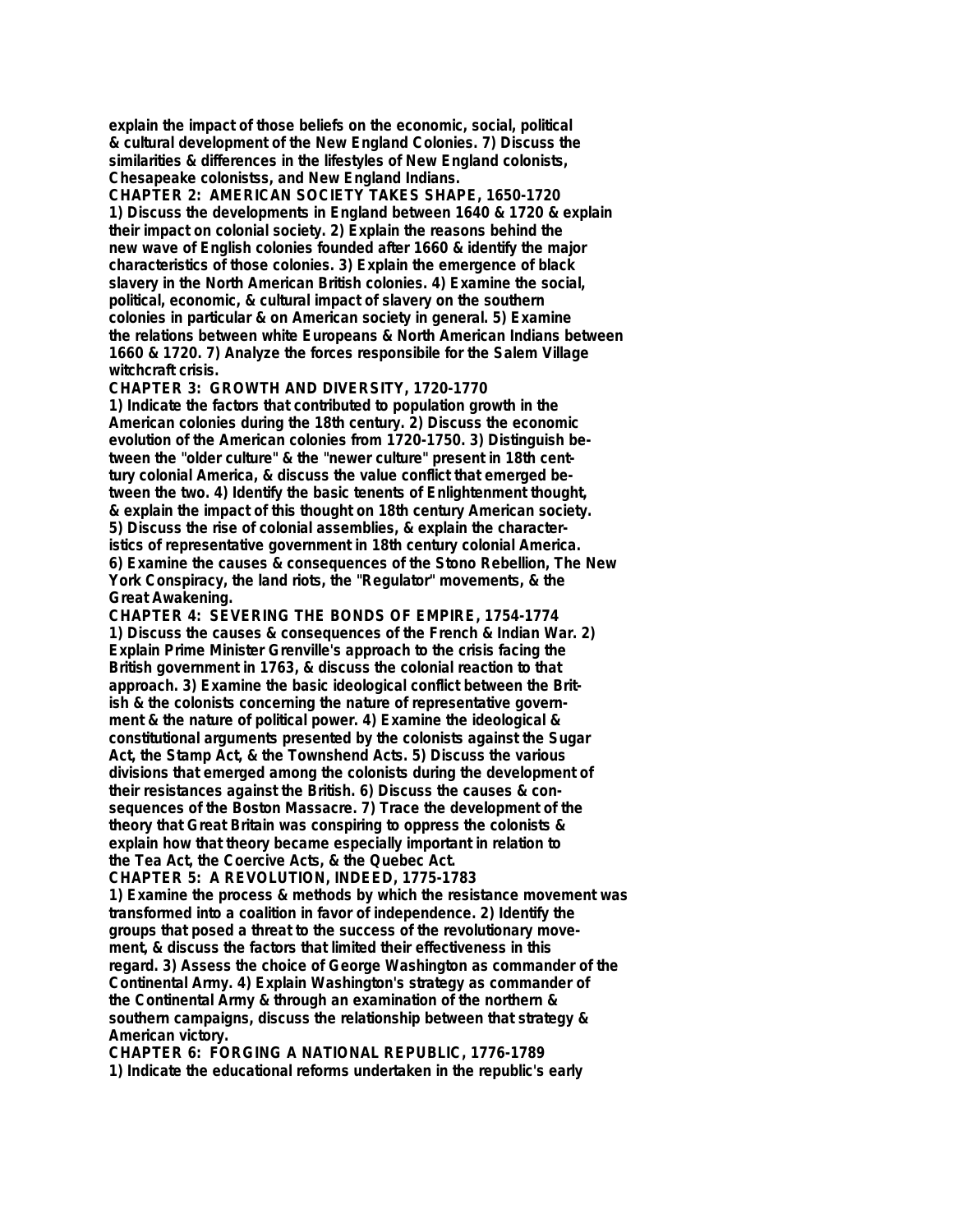**years, & explain the rationale for those reforms. 2) Discuss the impact of the American Revolution on the perception of gender roles within American society. 3) Discuss the impact of the American Revolution in black Americans. 4) Discuss the problems faced by the Confederation Congress, & assess its handling of those problems. 5) Examine the forces that led to the calling of the Constitutional Convention. 6) Discuss the major disagreements that emerged in the drafting of the Constitution, & indicate how those disagreements were resolved. 7) Explain the basic provisions and the underlying principles of the Constitution of the United States. CHAPTER 7: POLITICS & SOCIETY IN THE EARLY REPUBLIC, 1790-1800 1) Indicate the immediate problems faced by Congress in 1790, & explain its resolution of those problems. 2) Discuss Hamilton's economic program, the opposition it aroused, & its fate in Congress. 3) Discuss the similarities & differences between the views of the Federalists & the Rebublicans in relation to the Whiskey Rebellion, the Alien & Sedition Acts, & the Kentucky & Virginia resolutions. 4) Explain the debate between the Federalists & republicans about major foreign policy issues in 1789 & 1801, & explain the domestic impact of this debate. 5) Examine the issues in the presidential election of 1800, & explain the election's outcome. 6) Discuss the impact of westward expansion on blacks, women, and Indians. 7) Discuss the causes, characteristics, and consequences of the Second Great Awakening. CHAPTER 8: THE EMPIRE OF LIBERTY, 1801-1824 1) Assess the Republicans' attempts to implement their philosophy of government. 2) Discuss the role of the Marshall Court in its attempts to protect commerce & capital. 3) Discuss the role of the Democratic-Republican Party in the growth & development of the U.S. 4) Examine the development of party politics in the early 19th century, & indicate the factors that led to the demise of the Federalist Party. 5) Discuss the causes & consequences of the War of 1812. 6) Explain the emergence of postwar nationalism, & discuss its impact on U.S. domestic policy. 7) Indicate the reasons for the issuance of the Monroe Doctrine, & discuss its significance. 8) Examine the erosion of nationalism & the re-emergence of sectionalism between 1815 & 1824. CHAPTER 9: A MARKET AND INDUSTRIAL ECONOMY, 1800-1860 1) Identify the characteristics of a market economy. 2)Discuss government promotion of economic growth in the U.S. from 1800-1860. 3) Describe the American system of manufacturing, & discuss the factors that contributed to the rise of manufacturing in the U.S. between 1800-1860 4) Discuss the impact of changes in the workplace & in the nature of work on: a) worker's attitudes, b) the relationship between employer & employee, c) relationships among workers. 5) Explain the emergence of commercial farming in the first half of the 19th century & the impact of this development on the Northeast & the Old Northwest. 6) Trace the development of the frontier from fur-trading frontier to farming frontier to eventual urbanization and industrialization. CH. 10: TOWARD GREATER DIVERSITY: THE AMERICAN PEOPLE, 1800-1860 1) Distinguish between the characteristics of country & city life in American society in 1850. 2) Indicate the nature, extent, & causes of urban conflict in American society during the first half of the 19th century. 3) Discuss the emergence of the "cult of domesticity" in 19th century America & the impact of this on women & the family. 4) Discuss the similarities & differences between Irish and German imigrants' reasons for immigration, & examine the characteristics of the im-**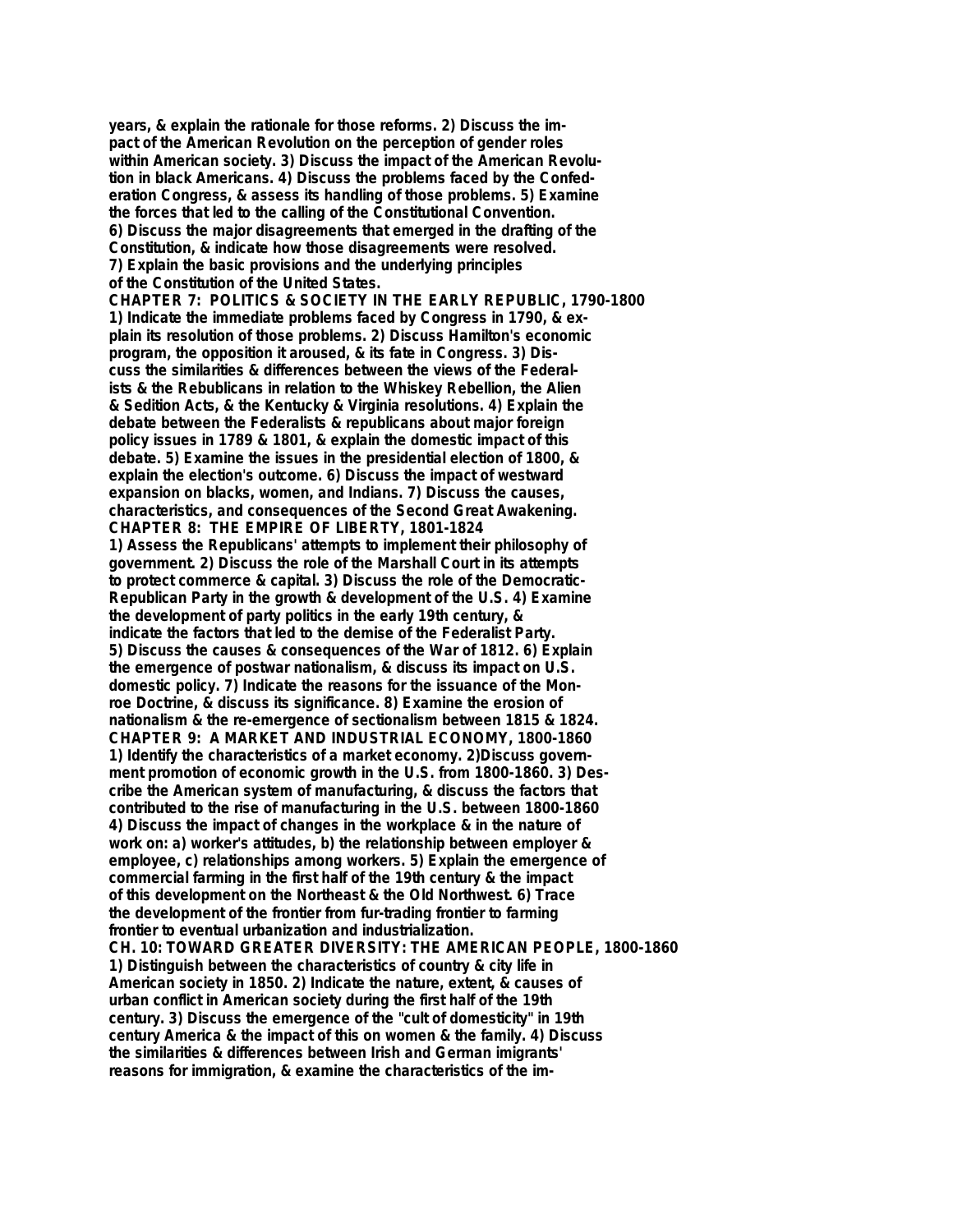**igrants & their lives. 5) Discuss the policies of the U.S. toward the American Indians during the first half of the 19th century & the varying responses of Indians to those policies. 6) Examine the lives of free blacks within 19th century American society, & discuss the ways in which blacks attempted to deal with their status. CHAPTER 11: SLAVERY AND THE GROWTH OF THE SOUTH, 1800-1860 1) Examine the factors that led to the emergency of the Cotton South in the first half of the 19th century. 2) Describe the impact of the cotton boom on economic opportunity, soil fertility, population distribution, urbanization, & industrialization in southern society in the first half of the 19th century. 3) Discuss the characteristics of the lives of yeomen farmers, landless whites, & free blacks and explain the value system of each. 4) Describe the lives & attitudes of southern women in the first half of the 19th century. 5) Examine the development of a distinctive Afro-American culture. 6) Examine the attitudes of blacks toward slavery & whites, & discuss the extent 7 nature of black resistance to the institution of slavery. 7) Discuss the impact of slavery on southern values, customs, and laws. CHAPTER 12 REFORM, POLITICS, AND EXPANSION, 1824-1844 1) Indicate the ideas, leaders, & contributions of the following reform movements to American society: Utopian communities; the temperance movement; Public education; & the feminist movement. 2) Discuss the growth of the antislavery movement & explain its impact on American society during the first half of the 19th century. 3) Discuss the causes & consequences of the nullification crisis. 4) Discuss the economic policies of Presidents Jackson & Van Buren & explain the impact of these policies on the U.S. 5) Identify the domestic failures & the foreign policy accomplishments of the Tyler administration. 6) Discuss the emergence of expansionist sentiment in the 1830s & 1840s, & explain the debates over the Texas & Oregon territories. 7) Examine the issues in the presidential election of 1844 & explain the election's outcome. CHAPTER 13 TERRITORIAL EXPANSION & SLAVERY: THE ROAD TO WAR, 1845-1861**

**1) Discuss the causes of the Mexican War; cite the provisions of the Treaty of Guadalupe Hidalgo; & discuss the consequences to Mexico. 2) Explain the dissension & fears that emerged as a result of the Mexican War, & discuss the impact of the war on domestic policy & party unity. 3) Examine the impact of the Kansas-Nebraska Act on American society. 4) Explain the founding of the Republican Party, the reasons for its appeal among northern voters, & the events that led to the party's success in the 1860 election. 5) Examine the impact of the Dred Scott decision on the political parties & their leaders & on northern & southern public opinion. 6) Discuss the failure of attempts at compromise after the 1860 election, & explain the success of the secession movement in seven southern states between cember 1860 & March 1861. CHAPTER 14 TRANSFORMING FIRE: THE CIVIL WAR, 1861-1865**

- **METHODS OF INSTRUCTION:**
- **1. Lecture-Discussion**
- **2. Media, film, video, audio tapes, slides**
- **METHODS OF EVALUATION:**
- **1. Essay Examination**
- **2. Objective examinations**
- **3. Research Papers**
- **4. Book Critiques**